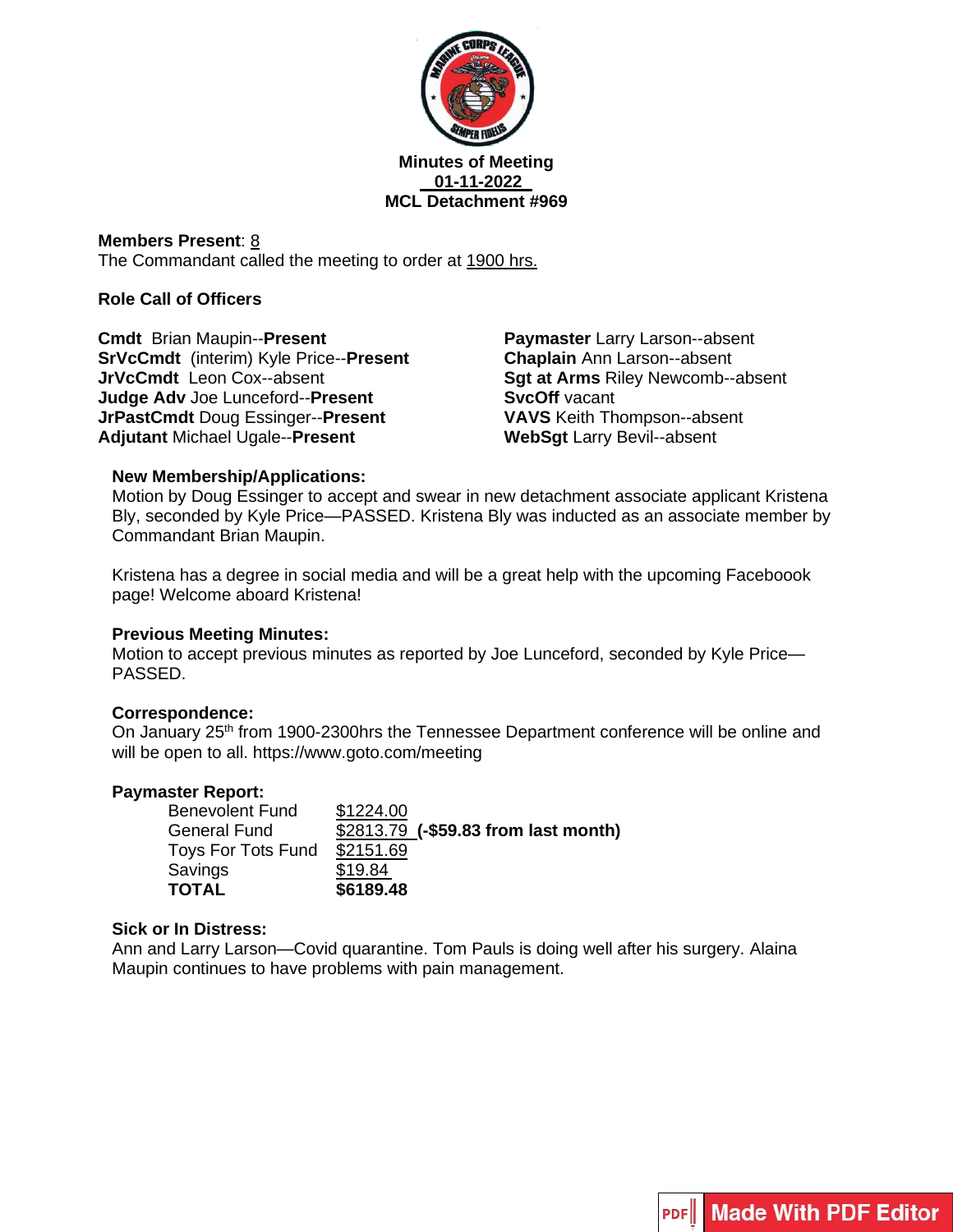#### **Minutes of Meeting 01-11-2022 MCL Detachment #969**

## **Officer Reports:**

## -**Cmdt:**

We are continuing to look for members to participate in a detachment color guard—anyone interested please contact Cmdt Brian Maupin.

Recruiting, retention, and *Meeting Attendance* continue to be a major concern—we need everyone to help out and do their part!

## -**SrVc:**

Nothing to report (NTR).

-**JrVc:** NTR.

## -**JA:**

Will be looking into creating a "Pandemic Exception" for the total number of members/officers present to have a quorum so official meetings can take place—the Dept. JA should be able to help with this and will be contacted.

## -**JrPast Cmdt:**

Deferred to Fund Raising.

## -**Adj:**

I, Mike Ugale (adjutant) have created a new email address from which I will send detachment updates, monthly meeting minutes, and so on. **LOOK FOR EMAILS FROM THIS NEW ADDRESS IN YOUR JUNKMAIL FOLDER AND ADD TO CONTACTS, PLEASE.** I will not be using my personal email for these purposes any longer starting in a few weeks—this is to help avoid me missing correspondence that is mixed in with my other personal mail.

New email address: [MCL-detachment-969@protonmail.com](mailto:MCL-detachment-969@protonmail.com)

#### -**Sgt Arms**: NTR.

## -**VAVS:**

NTR.

## -**Chaplain:**

Steve Bickford presented a Fallen Marine certificate to the family of Gate City, Virginia resident Marine Trevor Chapman—thank you Steve!

## **Standing Committees:**

## **-T4T:**

Sgt. Kidwell was not forthcoming with details or participation information this past Christmas season—unsure of the reason for this.

## **-Donations:**

NTR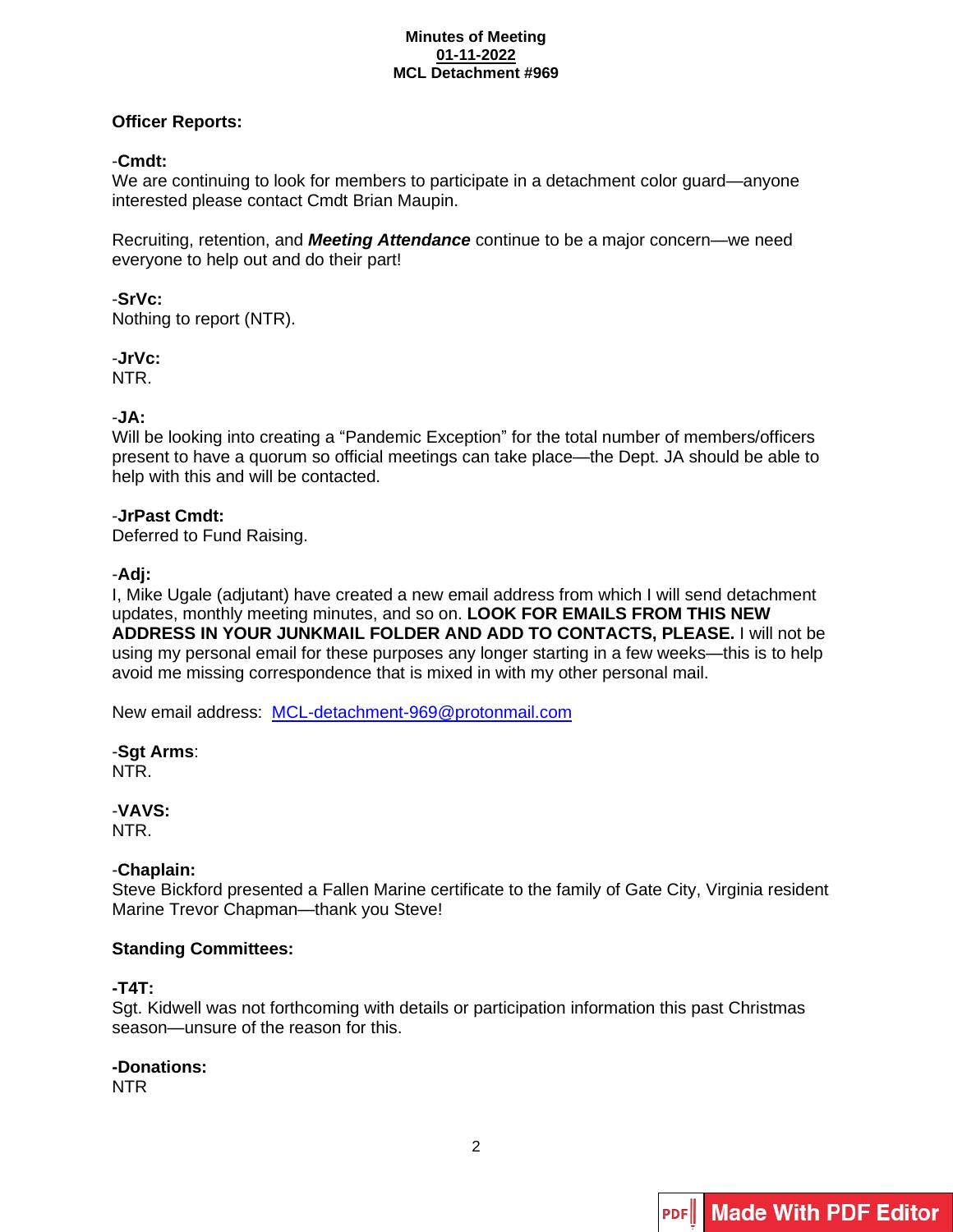#### **Minutes of Meeting 01-11-2022 MCL Detachment #969**

## **-Fundraising:**

Doug will be getting contact information for the Department's legal affairs (?) to forward to Mike Graham regarding the raffle of the 3 Garand M1 rifles that we are planning to do.

- ❖ **GOLF TOURNAMENT, JUNE 11, 2022!!!** Cattails Meadowview, Kingsport TN
- Doug has the completed brochures ready for distribution to members in February—they look **GREAT!**
- Doug also has a list of teams/potential sponsors that have already been contacted that will be distributed next month as well—when we start to canvas the areas for additional teams/sponsors we need to make sure we *DO NOT* visit those businesses again
- **What we need members to do in the meantime—**please start making a list of TV commercials from advertisers (and where they are located) that you see often so we can visit them to seek sponsorship. Examples include lawyers, doctors, businesses and so on, that might be interested in advertising their services. Please forward the list to Doug Essinger before the end of February so we can create a list and plan the areas to canvas in March. Doug's email: [furballusmc@hotmail.com](mailto:furballusmc@hotmail.com)
- Finally, we will need volunteers to canvas the areas and businesses for sponsorship— **PLEASE** dress professionally when doing so later in the Spring—you only have one chance to make a good 1<sup>st</sup> impression!

## **-Recruiting and Retention:**

Recruitment cards from Ann Larson forwarded to Mike Graham to be printed soon—one thousand cards for approximately \$175 look like what we will go with. Those cards also look **GREAT!**

## **Special Committees:**

## **-Rose Program:**

Kyle Price mentioned that a tent can be setup at the Kingsport Racetrack to sell roses/solicit donations at any time—that is much needed good news!

## **Unfinished Business:**

Golf Tournament and Recruitment cards mentioned above.

#### **New Business:**

NTR.

## **Good of the League:**

Doug and his sister have established a scholarship at Daniel Boone High School in honor of their brother, Navy fighter pilot Major Gordon Essinger, killed in Vietnam.

#### **Announcements:**

We need *CURRENT MEMBERS TO ATTEND MEETINGS AND PARTICIPATE!* There are a lot of great things we can accomplish this year, but we need members to help out!

Meeting adjourned at 2001 hrs.

Respectfully Submitted,